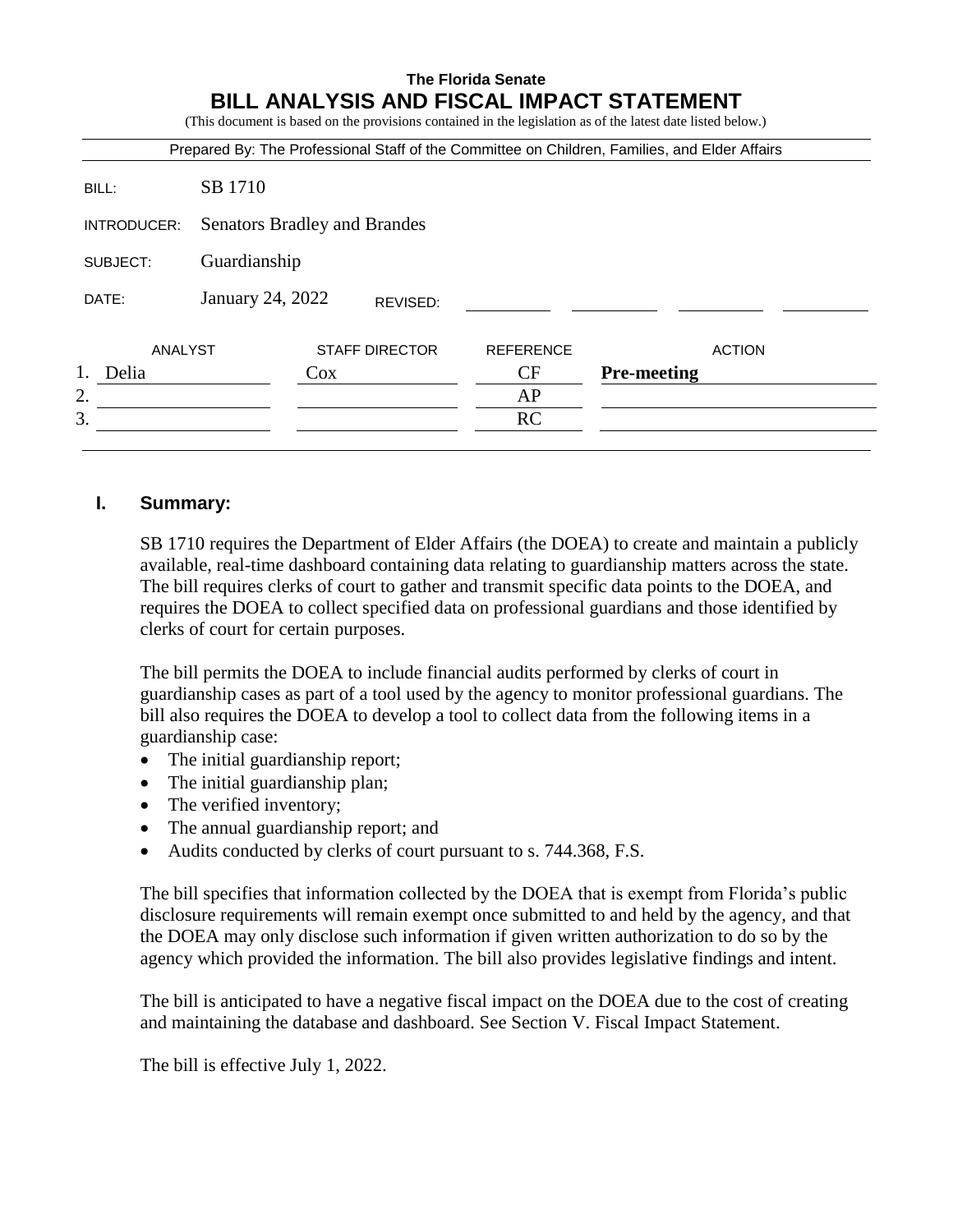#### **II. Present Situation:**

#### **Guardianship**

When an individual is unable to make legal decisions regarding his or her person or property, a guardian may be appointed to act on his or her behalf. A guardian is someone who is appointed by the court to act on behalf of a ward (an individual who has been adjudicated incapacitated) regarding his or her person or property or both.<sup>1</sup> Adjudicating a person totally incapacitated and in need of a guardian deprives a person of his or her civil and legal rights.<sup>2</sup> The Legislature has recognized that the least restrictive form of guardianship should be used to ensure the most appropriate level of care and the protection of that person's rights.<sup>3</sup>

The process to determine an individual's incapacity and the subsequent appointment of a guardian begins with a verified petition detailing the factual information supporting the reasons the petitioner believes the individual to be incapacitated, including the rights the alleged incapacitated person is incapable of exercising.<sup>4</sup> Once a person has been adjudicated incapacitated, termed a "ward", the court appoints a guardian and the letters of guardianship are issued.<sup>5</sup> The order appointing a guardian must be consistent with the ward's welfare and safety, must be the least restrictive appropriate alternative, and must reserve to the ward the right to make decisions in all matters commensurate with his or her ability to do so.<sup>6</sup>

### **Types of Guardians**

#### *Two Main Forms of Guardianship*

There are two main forms of guardianship:

- Guardianship over the person; or
- Guardianship over the property, which may be limited or plenary.<sup>7</sup>

For adults, a guardianship may be established when a person has demonstrated that he or she is unable to manage his or her own affairs. If the adult is competent, this can be accomplished voluntarily.<sup>8</sup> However, when an individual's mental competence is in question, an involuntary guardianship may be established through the adjudication of incompetence which is determined by a court appointed examination committee.<sup>9</sup>

 $1$  Section 744.102(9), F.S.

<sup>2</sup> Section 744.1012(1), F.S.

<sup>3</sup> Section 744.1012(2), F.S

<sup>4</sup> Section 744.3201, F.S.

<sup>5</sup> *See* s. 744.345, F.S.

<sup>6</sup> Section 744.2005, F.S.

<sup>7</sup> *See generally,* s. 744.102(9), F.S. A plenary guardian exercises all delegable rights and powers of the ward after a court has determined that the ward lacks the capacity to perform all of the tasks necessary to care for his or her person or property.

<sup>8</sup> Section 744.341(1), F.S.

<sup>9</sup> *See generally,* s. 744.102(12), F.S.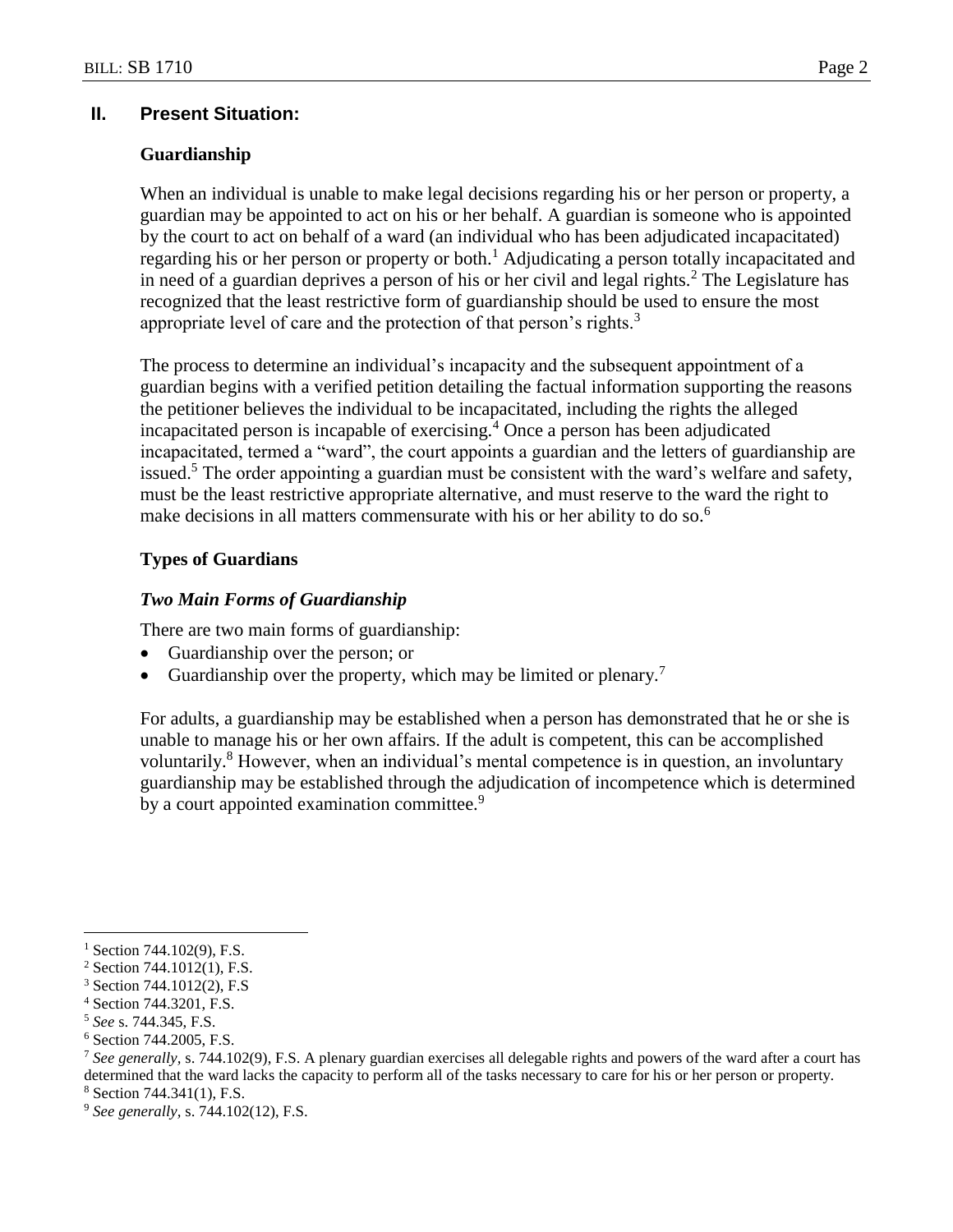#### *Natural Guardians*

Parents are considered natural guardians of their biological and adopted children, up until the time that their children cease to be minors, or unless the parents' parental rights have been terminated.<sup>10</sup>

#### *Guardian Advocates*

Guardian advocates are appointed by the court for persons with developmental disabilities.<sup>11</sup> A circuit court may appoint a guardian advocate, without an adjudication of incapacity, for a developmentally disabled individual if the person:

- Lacks the capacity to do some, but not all, of the tasks necessary to care for his or her person, property, or estate; or
- $\bullet$  Has voluntarily petitioned for the appointment of a guardian advocate.<sup>12</sup>

#### *Voluntary Guardians*

A court may appoint a voluntary guardian for a person who:

- Is incapable of the care, custody, and management of his or her estate by reason of age or physical infirmity; and
- $\bullet$  Has voluntarily petitioned for the appointment.<sup>13</sup>

The petition must be accompanied by a certificate of a licensed physician specifying that he or she has examined the petitioner and that the petitioner is competent to understand the nature of the guardianship and his or her delegation of authority.<sup>14</sup> Notice of hearing on any petition for appointment and for authority to act must be given to the petitioner and to any person requested by the petitioner.<sup>15</sup> Such request may be made in the petition for appointment of guardian or in a subsequent written request for notice signed by the petitioner.<sup>16</sup>

Unless the voluntary guardianship is limited, a voluntary guardian appointed has the same duties and responsibilities as are provided by law for plenary guardians of the property.<sup>17</sup> A voluntary guardianship may be terminated by the ward by filing a notice with the court that the voluntary guardianship is terminated.<sup>18</sup>

#### *Successor Guardians*

A successor guardian must be appointed and duly qualified before a guardian can be relieved of their duties.<sup>19</sup> A successor guardian can only be appointed if a guardian dies, becomes

 $\overline{a}$ 

<sup>15</sup> *Id*.

<sup>&</sup>lt;sup>10</sup> Section 744.301(1), F.S.

 $11$  Section 744.102(11), F.S.

<sup>&</sup>lt;sup>12</sup> Section 744.3085, F.S.

<sup>13</sup> Section 744.341(1), F.S.

<sup>14</sup> *Id*.

<sup>16</sup> *Id*.

<sup>17</sup> Section 744.341(3), F.S.

<sup>18</sup> Section 744.341(5), F.S.

<sup>19</sup> Section 744.471, F.S.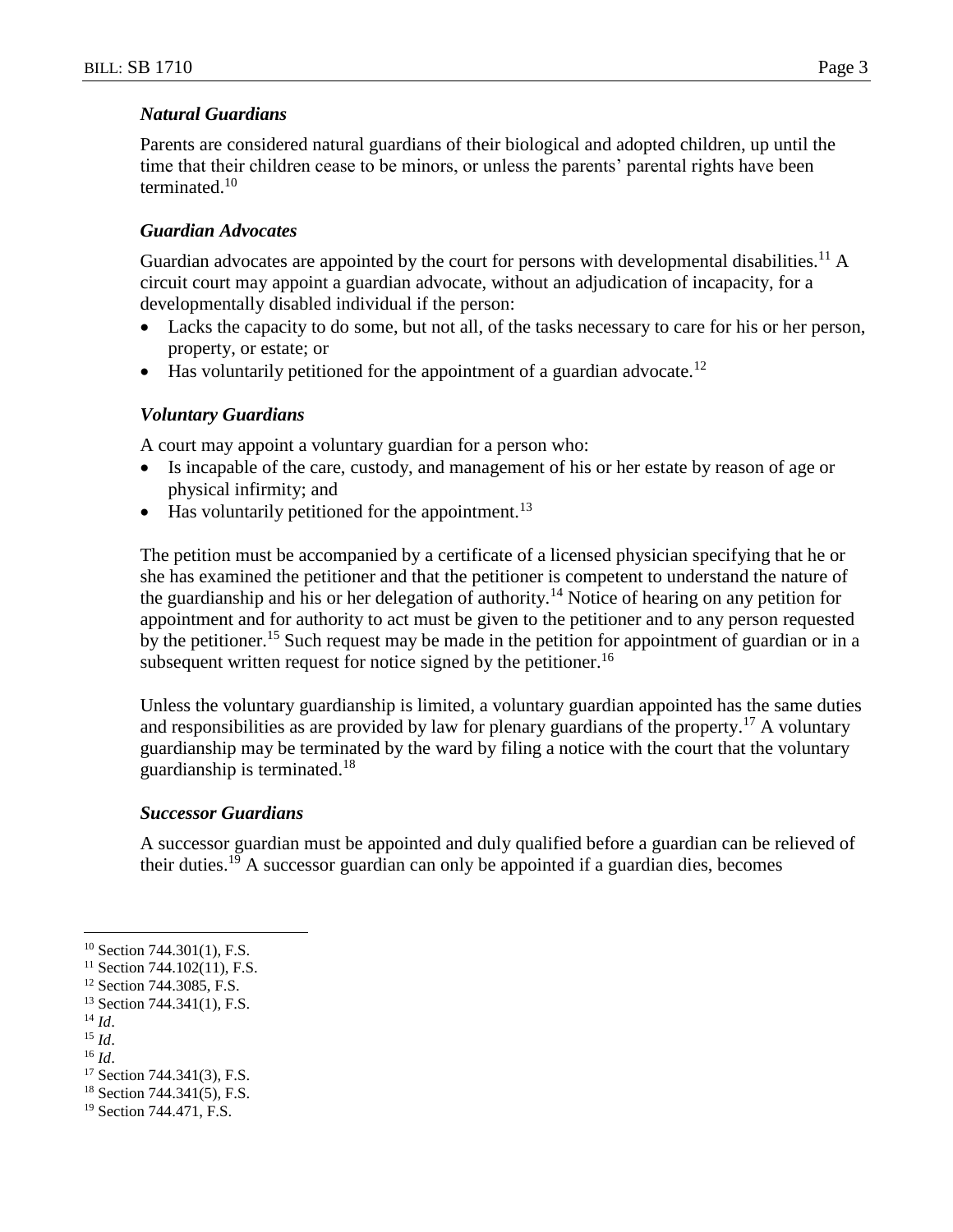incapacitated, or is removed. Successor guardians are governed by the laws concerning guardianships. $20$ 

## **Appointment of a Guardian**

The following may be appointed guardian of a ward:

- Any resident of Florida who is 18 years of age or older and has full legal rights and capacity;
- A nonresident if he or she is related to the ward by blood, marriage, or adoption;
- A trust company, a state banking corporation, or state savings association, or a national banking association or federal savings and loan association, provided the entity is authorized and qualified to exercise fiduciary powers in Florida;
- A nonprofit corporation organized for religious or charitable purposes and existing under the laws of Florida;
- A judge who is related to the ward by blood, marriage, or adoption, or has a close relationship with the ward or the ward's family, if he or she serves without compensation;
- A provider of health care services to the ward, whether direct or indirect, when the court specifically finds that there is no conflict of interest with the ward's best interests; or
- A for-profit corporation that meets certain qualifications, including being wholly owned by the person who is the circuit's public guardian in the circuit where the corporate guardian is appointed. $21$

Guardians<sup>22</sup> who are not professional guardians are required to complete eight hours of instruction and training through a course approved by the chief judge of the circuit court and taught by a court-approved organization within four months after being appointed to a ward.<sup>23</sup> The instruction and training must cover:

- The legal duties and responsibilities of the guardian;
- The rights of the ward;
- The availability of local resources to aid the ward; and
- The preparation of habilitation plans and annual guardianship reports, including financial accounting for the ward's property. $^{24}$

## **Examining Committees**

Section 744.331, F.S., sets forth the procedures for determining whether a person is incapacitated. The notice of filing of a petition to determine incapacity and the petition for appointment of a guardian must be read to the alleged incapacitated person.<sup>25</sup> The alleged incapacitated person must be provided with an attorney, who cannot serve as the guardian or counsel for the guardian.<sup>26</sup> Within five days of filing a petition for determination of incapacity, the court must appoint an examining committee consisting of three members, which must include a psychiatrist or physician and two other persons, such as a psychologist, a nurse, social worker,

 $25$  Section 744.331(1), F.S.

 $\overline{a}$ <sup>20</sup> *Id*.

<sup>21</sup> Section 744.309, F.S.

 $22$  Other than a parent who is the guardian of the property of a minor child.

<sup>&</sup>lt;sup>23</sup> Section 744.3145, F.S.

<sup>24</sup> *Id*.

<sup>&</sup>lt;sup>26</sup> Section 744.331(2)(c), F.S.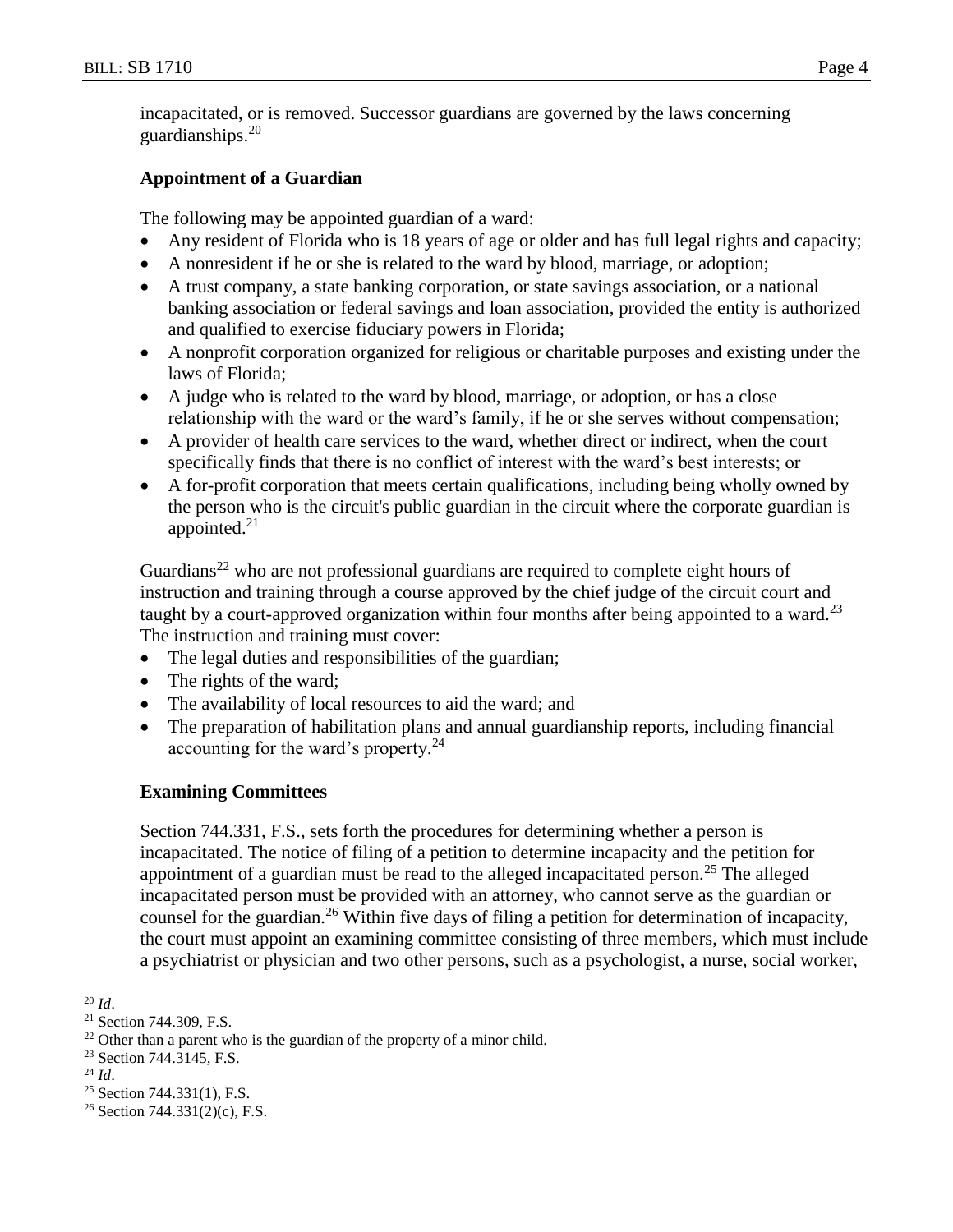gerontologist, or other qualified persons with sufficient knowledge, skill, experience, or training.<sup>27</sup>

Each committee member must examine the person and then issue a report evaluating the person's mental health, functional ability, and physical health.<sup>28</sup> The examining committee members must each submit their examining reports within 15 days after appointment.<sup>29</sup> Within three days after the report is filed and at least 10 days before the hearing, a copy of the committee member's report must be served on the petitioner and on the attorney for the alleged incapacitated person.<sup>30</sup> If the committee determines that the person is not incapacitated in any respect, the court must dismiss the petition.<sup>31</sup> However, if at least two of the three examining committee members conclude the person is incapacitated in some respect, the court proceeds to a hearing on the petition and makes a final determination based on the evidence presented by the parties.<sup>32</sup>

### **Emergency Temporary Guardianship**

A court may appoint an emergency temporary guardian<sup>33</sup> for an allegedly incapacitated person upon a finding that there appears to be an imminent danger that:

- The physical or mental health or safety of the person will be seriously impaired; or
- The person's property is in danger of being wasted, misappropriated, or lost unless immediate action is taken. $34$

Under those circumstances, a court may appoint an emergency temporary guardian after the filing of a petition for determination of incapacity and before the appointment of a guardian.<sup>35</sup> The court must appoint counsel to represent the alleged incapacitated person during the proceedings.<sup>36</sup> Further, the court may appoint an emergency temporary guardian on its own motion if no petition for appointment of guardian has been filed when the order determining incapacity is entered.<sup>37</sup>

## **Office of Public and Professional Guardians**

In 1999, the Legislature created the "Public Guardianship Act" and established the Statewide Public Guardianship Office (SPGO) within the DOEA.<sup>38</sup> In 2016, the Legislature renamed the Statewide Public Guardianship Office within the DOEA as the Office of Public and Professional Guardians (OPPG), required OPPG to regulate professional guardians and investigate complaints, and added six full-time equivalent positions to the OPPG, including an attorney and

<sup>&</sup>lt;sup>27</sup> Section 744.331(3)(a), F.S.

<sup>&</sup>lt;sup>28</sup> Section 744.331(3)(e)-(f), F.S.

<sup>29</sup> Section 744.331(3)(e), F.S.

<sup>30</sup> Section 744.331(3)(h), F.S.

<sup>31</sup> Section 744.331(4), F.S.

<sup>32</sup> Section 744.331(5), F.S.

<sup>33</sup> Section 744.3031(1), F.S.

<sup>34</sup> *Id*.

<sup>35</sup> *Id*.

<sup>36</sup> *Id*.

<sup>37</sup> Section 744.3031(2), F.S.

<sup>38</sup> Chapter 99-277, L.O.F.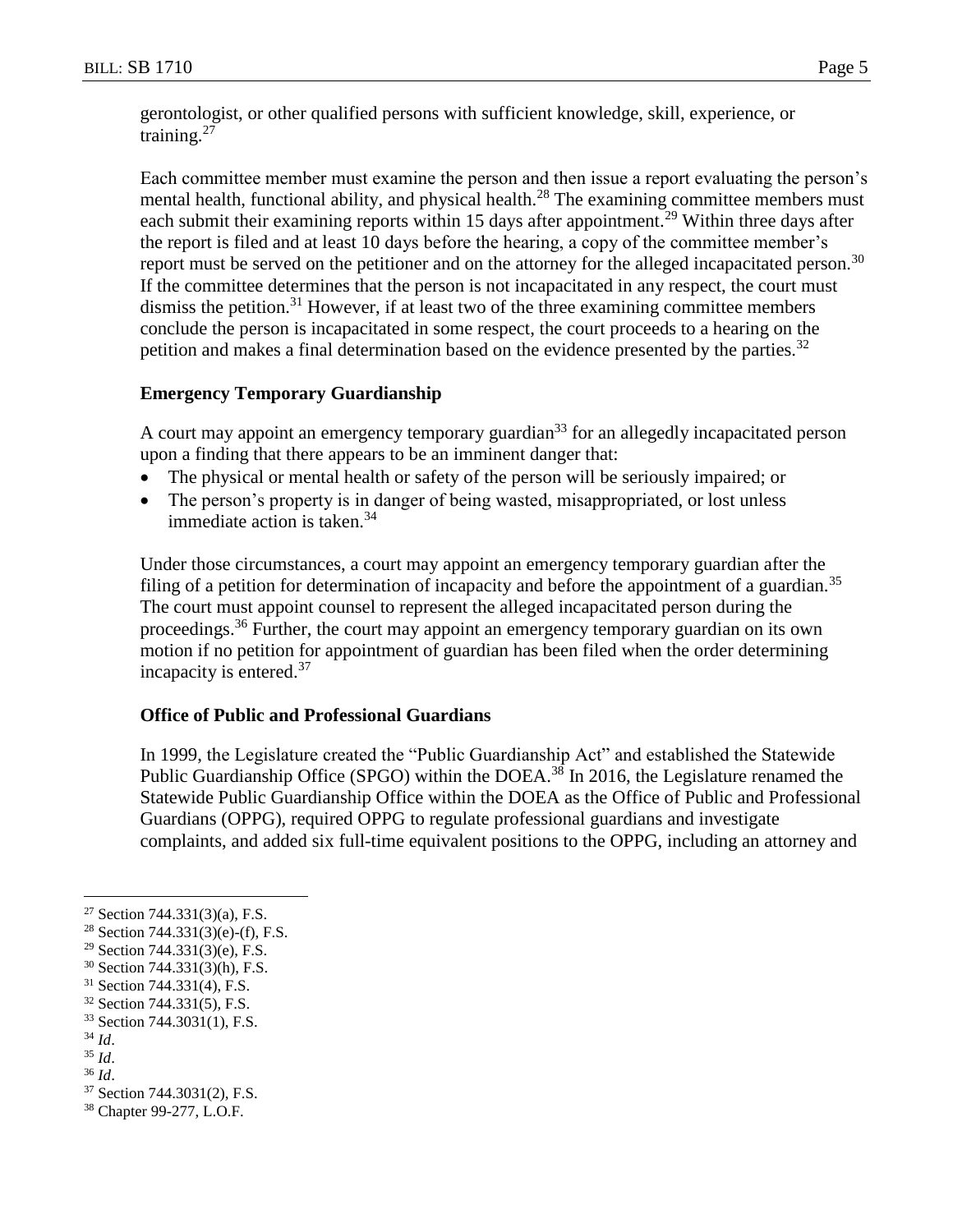investigators.<sup>39</sup> The OPPG appoints local public guardian offices to provide guardianship services to people who have neither adequate income nor assets to afford a private guardian, nor any willing family or friend to serve.<sup>40</sup>

There are 17 public guardian offices that serve all 67 counties.<sup>41</sup> Since 2016, approximately 550 professional guardians have registered with the OPPG.<sup>42</sup>

## *Complaint Investigations*

Any person may submit a complaint against a professional guardian to the OPPG. Once the OPPG receives a complaint, it is required to:

- Review and, if determined legally sufficient,  $43$  investigate complaints against professional guardians;
- Initiate an investigation no later than 10 business days after the OPPG receives a complaint;
- Complete and provide initial investigative findings and recommendations, if any, to the professional guardian and person filing the complaint within 60 days;
- Obtain supporting information, including interviewing the ward, family member, or interested party, or documentation to determine the legal sufficiency of a complaint;
- Dismiss any complaint that is not legally sufficient; and
- Coordinate with the clerks of the court to avoid duplication of duties.

According to the DOEA, the annual numbers of complaints filed against a guardian or involving a guardianship since 2016 are as follows:

- 183 in 2016;
- $\bullet$  132 in 2017:
- 56 in 2018;
- $113$  in 2019:
- 169 in 2020; and
- $\bullet$  89 in the first 6-months of 2021.<sup>44</sup>

The annual number of public records requests regarding OPPG complaints since 2017 are as follows:

- $\bullet$  17 in 2017;
- 11 in 2018;
- 63 in 2019;
- 31 in 2020; and

<sup>42</sup> *Id*.

 $\overline{a}$ <sup>39</sup> Chapter 2016-40, L.O.F.

<sup>40</sup> The DOEA, *Office of Public and Professional Guardians*, available at [https://elderaffairs.org/programs-services/office-of](https://elderaffairs.org/programs-services/office-of-public-professional-guardians-oppg/)[public-professional-guardians-oppg/](https://elderaffairs.org/programs-services/office-of-public-professional-guardians-oppg/) (last visited January 22, 2022).

<sup>41</sup> The DOEA, *Office of Public and Professional Guardians (OPPG)*, available at [https://elderaffairs.org/programs](https://elderaffairs.org/programs-services/office-of-public-professional-guardians-oppg/)[services/office-of-public-professional-guardians-oppg/](https://elderaffairs.org/programs-services/office-of-public-professional-guardians-oppg/) (last visited January 23, 2022).

<sup>43</sup> Section 744.2004(1), F.S., states that a complaint is legally sufficient if it contains ultimate facts that show a violation of a standard of practice by a professional guardian has occurred.

<sup>44</sup> Email from Derek Miller, Legislative Affairs Director, the DOEA, August 26, 2021 (on file with the Senate Children, Families, and Elder Affairs Committee).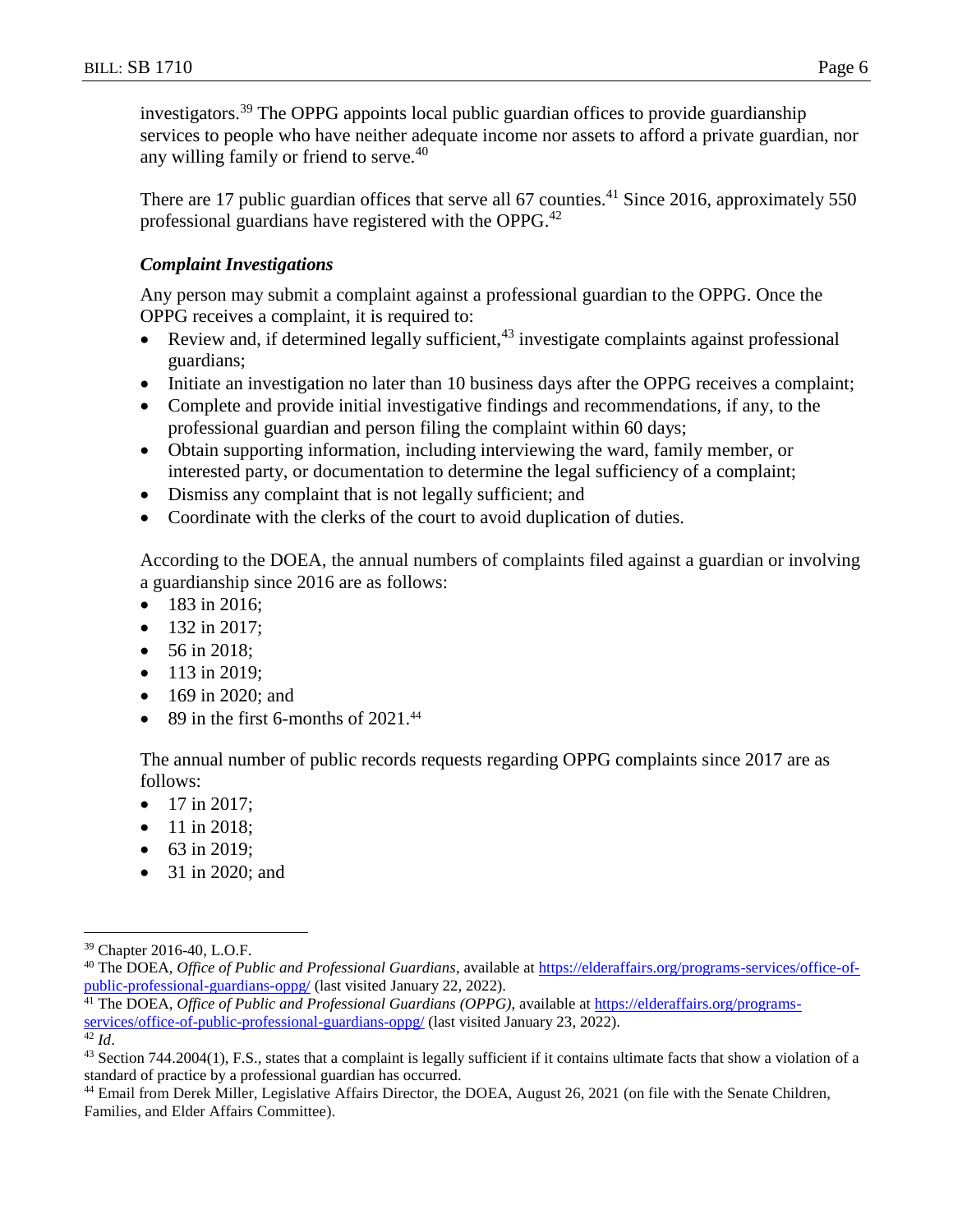$\bullet$  48 in the first 8-months of 2021.<sup>45</sup>

### **Public and Professional Guardians**

A professional guardian is a guardian who has at any time rendered services to three or more wards as their guardian; however, a person serving as a guardian for two or more relatives is not considered a professional guardian.<sup>46</sup> A public guardian is considered a professional guardian for purposes of regulation, education, and registration.<sup>47</sup>

### *Registration*

A professional guardian must register with the OPPG annually.<sup>48</sup> As part of the registration, the professional guardian must:

- Provide sufficient information to identify the professional guardian;
- Complete a minimum of 40 hours of instruction and training through a course approved or offered by the OPPG; $^{49}$
- Successfully pass an examination approved by the DOEA to demonstrate competency to act as a professional guardian;
- Undergo a criminal background check by the Federal Bureau of Investigation and the Florida Department of Law Enforcement;
- Submit to a credit history check; and
- $\bullet$  Maintain a current blanket bond.<sup>50, 51</sup>

Guardians registered with the OPPG must complete a minimum of 16 hours of continuing education every two calendar years after the year in which the initial 40-hour educational requirement is met. The ward's assets may not be used to pay for such education.<sup>52</sup>

Guardians seeking appointment by the court and all employees of a professional guardian who have a fiduciary responsibility to the ward must submit to a credit history check and undergo a level 2 background screening.<sup>53</sup> The DOEA must ensure the clerks of the court and the chief judge of each judicial circuit receive information about each registered professional guardian.<sup>54</sup>

The executive director of the OPPG may deny registration to a professional guardian if the executive director determines that the guardian's proposed registration, including the guardian's credit or criminal investigations, indicates that registering the professional guardian would

 $\overline{a}$ <sup>45</sup> *Id*.

<sup>46</sup> Section 744.102(17), F.S

<sup>47</sup> *Id*.

<sup>48</sup> Section 744.2002, F.S.

<sup>&</sup>lt;sup>49</sup> This training may not be paid with the assets of the ward.

<sup>50</sup> Section 744.2003(2), F.S., further requires the bond to be maintained by the guardian in an amount not less than \$50,000 and must cover all wards for whom the guardian has been appointed at any given time. The liability of the provider of the bond is limited to the face amount of the bond, regardless of the number of wards for whom the professional guardian has been appointed.

<sup>51</sup> Sections 744.2002(3) and 744.3135, F.S.

<sup>52</sup> Section 744.2003(3), F.S.

<sup>53</sup> Section 744.3135(1), F.S.

<sup>54</sup> Section 744.2002(9), F.S.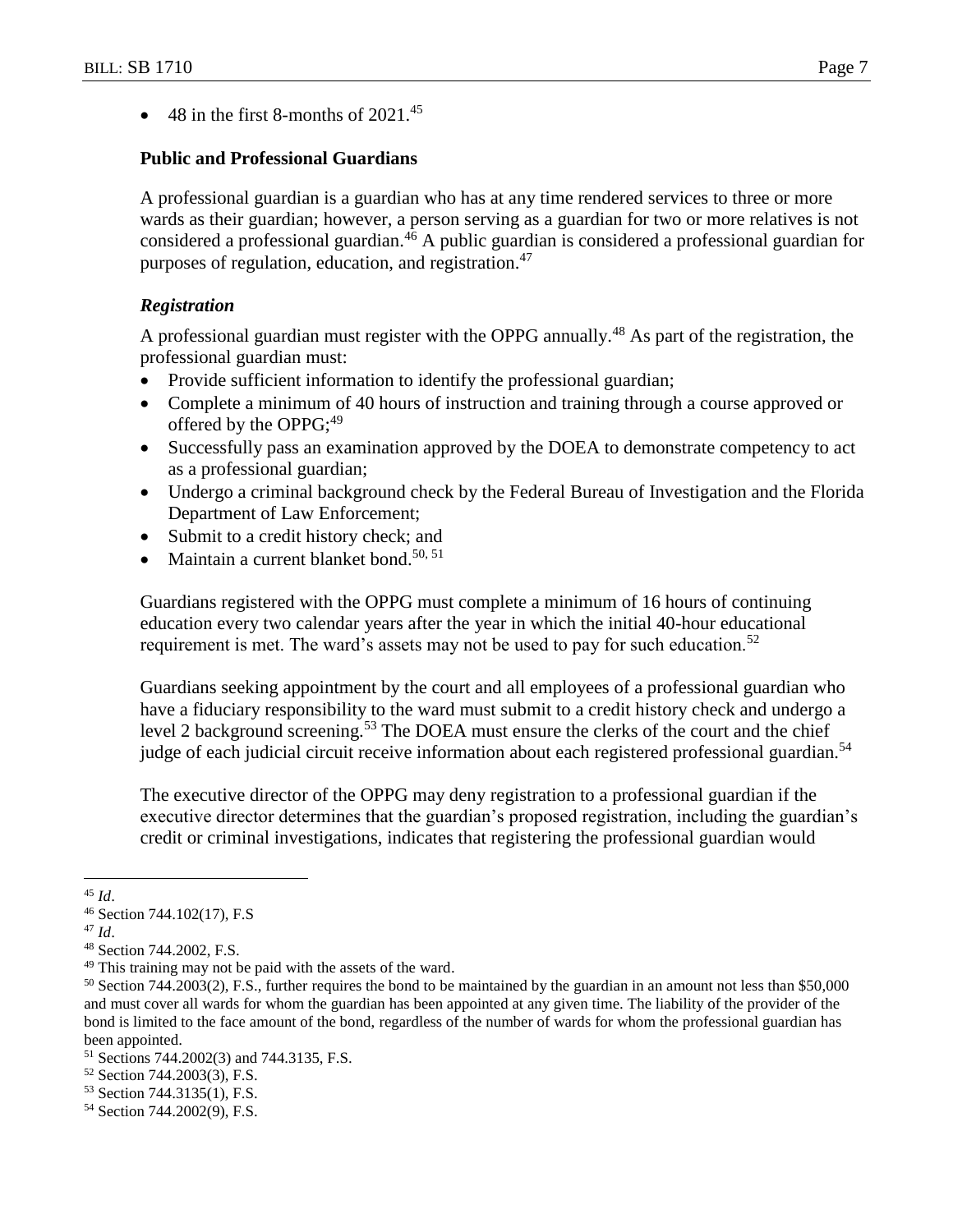violate any provision of ch. 744, F.S.<sup>55</sup> The OPPG is required to report any suspension or revocation of a professional guardian's registration to the court of competent jurisdiction for any guardianship case to which the professional guardian is currently appointed.<sup>56</sup>

### **Responsibilities of the Clerk of the Circuit Court**

In addition to the duty to serve as the custodian of the guardianship files, the clerk must review each initial and annual guardianship report to ensure that it contains required information about the ward.<sup>57</sup> Guardians are required to file initial reports and annual reports consisting of accounting or guardianship plans after they are appointed to a ward.<sup>58</sup> The initial guardianship report, for a guardian of a ward's property, must consist of a verified inventory of such property.<sup>59</sup> For a guardian of a person, the initial guardianship report must consist of an initial guardianship plan, including details such as where the ward will live and any medical or social services the ward may need. $60$  Annual plans must consist of an annual accounting of the ward's property and the process by which the ward is being served by the guardian.<sup>61</sup>

The clerk is required to complete his or her review of the initial or annual report within 30 days after the filing of such reports.<sup>62</sup> The clerk is also required to audit the verified inventory and accountings report within 90 days of its filing, and report his or her findings to the court.<sup>63</sup> The clerk must notify the court when a required report is not timely filed by a guardian.<sup>64</sup>

If the clerk has reason to believe further review is appropriate, the clerk may request and review records and documents that reasonably impact guardianship assets, including, but not limited to, the beginning inventory balance and any fees charged to the guardianship.<sup>65</sup>

If a guardian fails to produce records and documents to the clerk upon request, the clerk may request the court to enter an order requiring a guardian to file the report.<sup>66</sup> The judge may also impose sanctions on the guardian, which may include contempt, removal of the guardian, and fines.<sup>67</sup>

#### **Guardianship Improvement Task Force**

In the summer of 2021, the Florida Court Clerks and Comptrollers organized the Guardianship Improvement Task Force (Task Force), which examined numerous aspects of Florida's

<sup>55</sup> Section 744.2002, F.S.

<sup>56</sup> Section 744.2004(4), F.S.

<sup>57</sup> Section 744.368, F.S.

<sup>58</sup> Section 744.361, F.S.

<sup>59</sup> Section 744.362, F.S.,

<sup>60</sup> Sections 744.362–744.363, F.S.

<sup>61</sup> Section 744.367, F.S.

 $62$  Section 744.368(2), F.S.

<sup>63</sup> *Id.*

<sup>64</sup> *Id.*

<sup>65</sup> *Id.*

<sup>66</sup> Sections 744.368–744.3685, F.S.

 $67$  Sections 744.3685(3) and 744.367(5), F.S.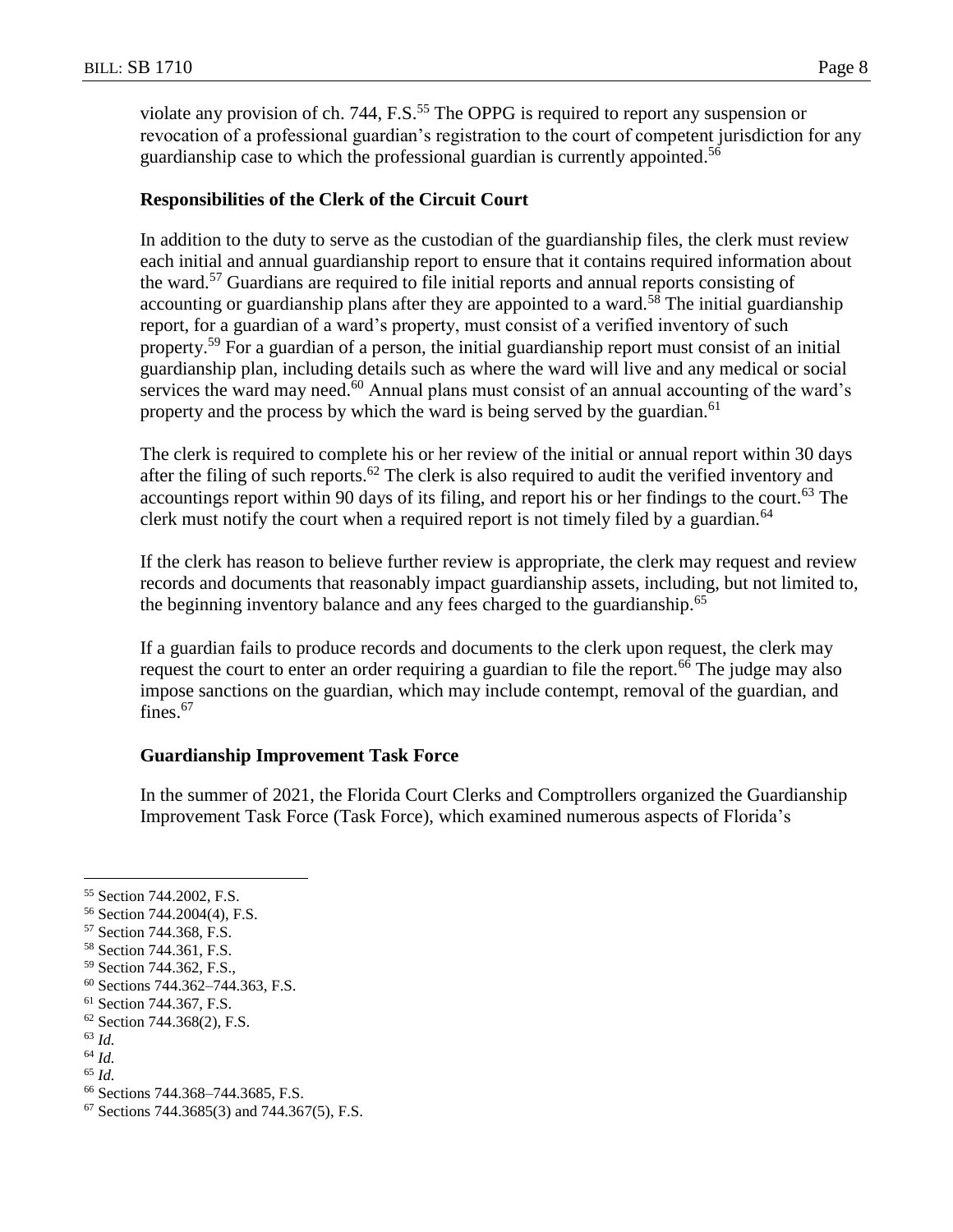guardianship system and laws.<sup>68</sup> The Task Force was formed with the goal of studying the current status of guardianships in Florida and making recommendations to improve the safety of wards across Florida.<sup>69</sup> The Task Force was comprised of 22 members, including judges, clerks of court, members of the Legislature, attorneys, state agencies, and numerous others.<sup>70</sup>

## *Task Force Report*

On November 15, 2021, the Task Force finalized a report summarizing their work and containing numerous legislative recommendations.<sup>71</sup> Recommendations encompassed the following nine focus areas:

- Statewide Guardianship Data Transparency;
- Statewide Uniformity in Forms, Processes, and Practices;
- Increased Oversight, Safeguards, and Court Monitoring Practices Across the State;
- Preserving the Rights, Dignity, and Autonomy of Alleged and Adjudged Incapacitated Persons;
- Ensuring the Use of Least Restrictive Alternatives (including Advance Directives and Supported Decision-Making);
- Health and Residential Care "Pipeline to Guardianship";
- Enhanced Education and Qualification Requirements of Professionals and Parties in Guardianship;
- Increased Accessibility and Transparency of Professional Guardians and the Guardianship Process; and
- Need for Additional Workgroup(s) Responsible for Assessing Florida's Guardianship System. $^{72}$

The report concluded that the most significant issue addressed by the Task Force was the need for a method to improve the availability of data in order to document problems within Florida's guardianship system.<sup>73</sup> The report further stated that a great deal of basic information related to guardianship cases is not readily available, including but not limited to:

- The number of people under guardianship;
- The number of guardians across the state;
- How many cases each guardian has under their purview;
- How much money and property are under the control of guardians across the state; and
- Information related to wards.<sup>74</sup>

<sup>69</sup> Florida Court Clerks and Comptrollers, Guardianship Improvement Task Force, *About the Task Force*, available at <https://www.guardianshipimprovementtaskforce.com/> (last visited January 23, 2022).

<sup>68</sup> The Florida Bar, Florida Bar News, *Guardianship Improvement Task Force Inks Its Final Report*, November 16, 2021, available at<https://www.floridabar.org/the-florida-bar-news/guardianship-improvement-task-force-inks-its-final-report/> (last visited January 23, 2022).

<sup>70</sup> *Id*.

<sup>71</sup> Florida Court Clerks and Comptrollers, Guardianship Improvement Task Force, *Final Report*, January 2022, available at <https://guardianshiptf.wpengine.com/wp-content/uploads/2022/01/GITFReport-Jan2022.pdf> (last visited January 23, 2022) (hereinafter, "The Final Report).

<sup>72</sup> *Id.* at pp. 19-23.

<sup>73</sup> *Id*. at p. 29.

<sup>74</sup> *Id*.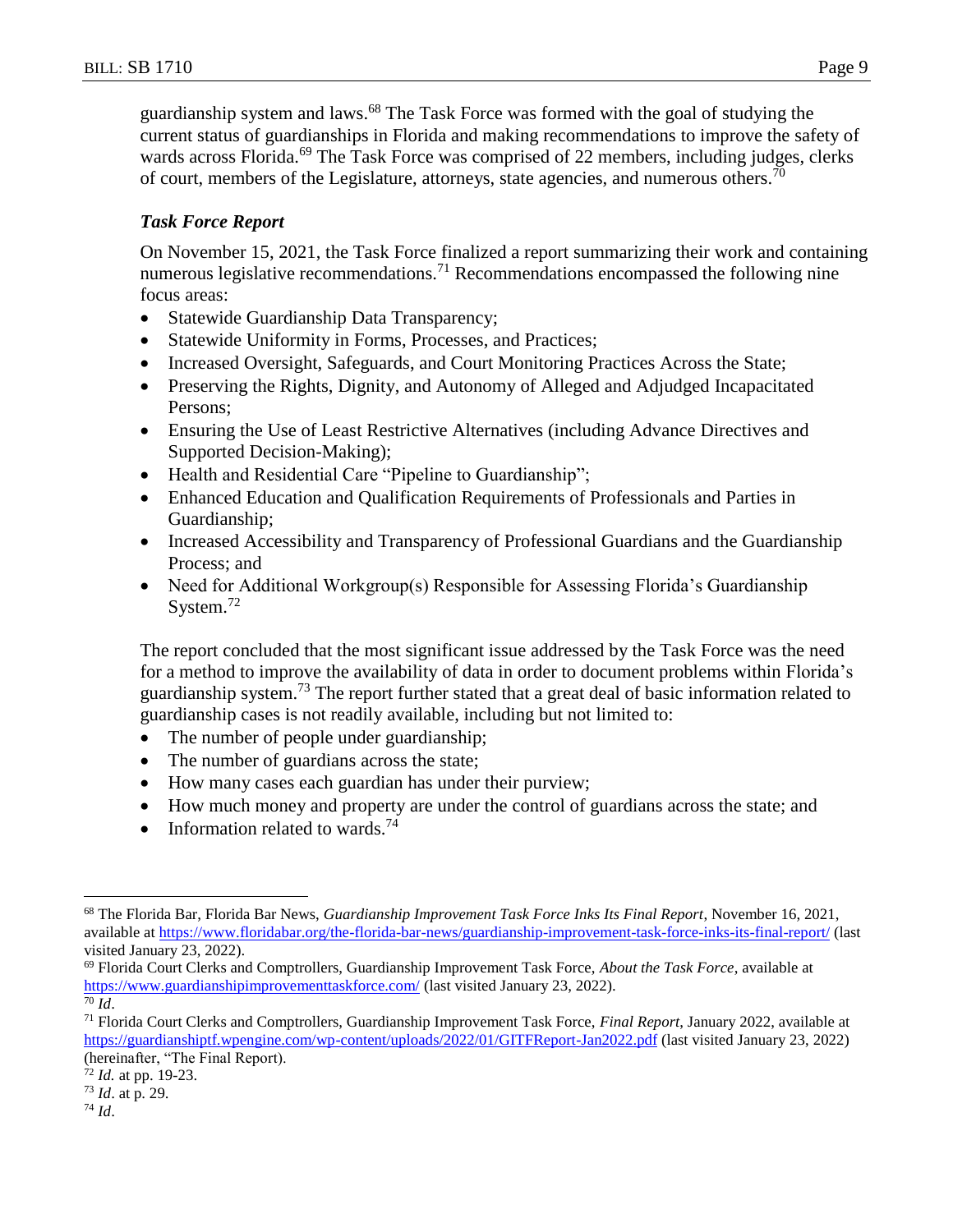According to the report, one topic of concern identified was the potential failure by the courts, clerks of court, and/or court monitors to report situations of abuse, neglect, or exploitation to Florida's Central Abuse Hotline.<sup>75</sup> Without any formalized method for data collection by the courts in each guardianship case, the Task Force concluded that there is no way to determine whether the courts, clerks, and court monitors are complying with their mandatory reporting obligations provided under s. 415.1034, F.S.<sup>76</sup>

Ultimately, the Task Force made the following four recommendations in the area of data transparency:

- Create a statewide data collection system for all guardianship cases;
- Require that every judicial circuit collect and report information in all guardianship cases regarding the existence of advance directives, powers of attorney, health care surrogate designations, and other similar legal documents, whether the document was honored (in part or total), and any reason given by the court for not honoring the document;
- Require that every judicial circuit collect and report guardianship case information and changes to the Office of Public and Professional Guardians (OPPG); and
- Require that OPPG promptly notify the chief judge in any judicial circuit in which a professional guardian is currently serving and/or has previously served as a guardian in a case of any verified findings of misconduct, disciplinary records, or removal of the guardian for cause by any other court.<sup>77</sup>

The report also noted that exactly how widespread and extensive such abuses by guardians may be remains is unknown, due in part to a lack of available data.<sup>78</sup> Relevant questions regarding the demographics of Florida's professional guardians include:

- How many professional guardians in Florida are also public guardians?
- How many professional guardians in Florida maintain dual (state or federal) licenses, such as attorneys barred to practice in Florida?
- How many professional guardians also serve as representative payees in non-guardianship cases?
- How many professional guardians in Florida take on pro bono cases?
- How many professional guardians are compensated by hospitals, assisted living facilities, or other health or residential care providers to serve as a guardian in specific cases?

To address these issues, the Task Force recommended the creation of a publicly accessible, online database regarding the registration, qualifications, and disciplinary/removal history for all professional guardians.<sup>79</sup>

 $\overline{a}$ <sup>75</sup> *Id*. at p. 30.

 $^{76}$  Section 415.1034, F.S., provides that any person who knows, or has reasonable cause to suspect, that a vulnerable adult has been or is being abused, neglected, or exploited must immediately report such knowledge or suspicion to the central abuse hotline.

<sup>77</sup> The Final Report at p. 29-38.

<sup>78</sup> *Id*. at p. 85.

<sup>79</sup> *Id*. at p. 84.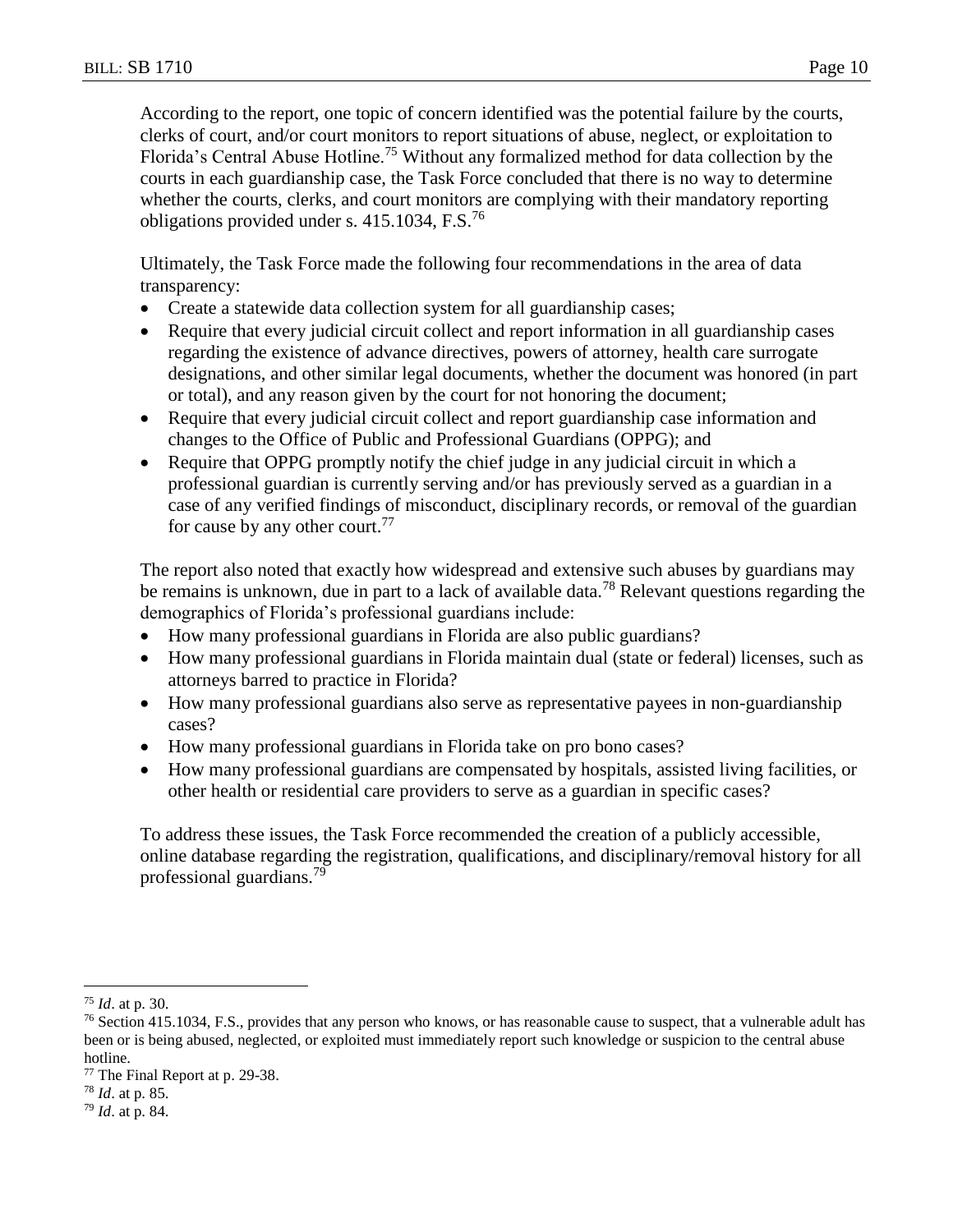#### **Public Records and Exemptions**

The Florida Statutes specify conditions under which public access to public records must be provided. The Public Records Act guarantees every person's right to inspect and copy any public record at any reasonable time, under reasonable conditions, and under supervision by the custodian of the public record.<sup>80</sup> A violation of the Public Records Act may result in civil or criminal liability.<sup>81</sup>

The Legislature may exempt public records from public access requirements by passing a general law by a two-thirds vote of both the House and the Senate.<sup>82</sup> The exemption must state with specificity the public necessity justifying the exemption and must be no broader than necessary to accomplish the stated purpose of the exemption.<sup>83</sup>

General exemptions from the public records requirements are contained in the Public Records Act.<sup>84</sup> Specific exemptions often are placed in the substantive statutes relating to a particular agency or program.<sup>85</sup>

#### **III. Effect of Proposed Changes:**

#### **Guardianship Data Collection and Transparency**

The bill creates s. 744.20042, F.S., providing for guardianship data collection and transparency. Specifically, the bill requires the DOEA to collect, compile, maintain, and manage data submitted to the DOEA under the act. Further, the bill requires each clerk of the court and the DOEA to collect and report certain data by a specified date, specifies the data to be collected, requires the data to be publicly available, and provides for the confidentiality of certain data. Each of these provisions is discussed more below.

#### *Legislative Findings and Intent*

The bill provides legislative findings and intent, specifically that the Legislature intends to create a model of uniform data collection related to guardianship cases throughout Florida by requiring local clerks of the court to report complete, accurate, timely, and publicly available data. The bill provides that the Legislature finds it is an important state interest to implement a uniform data collection process and promote transparency in guardianship matters statewide.

 $80$  Section 119.07(1)(a), F.S.

 $81$  Section 119.10, F.S. Public records laws are found throughout the Florida Statutes, as are the penalties for violating those laws.

<sup>82</sup> FLA. CONST. art. I, s. 24(c).

<sup>83</sup> *Id*. *See, e.g.*, *Halifax Hosp. Medical Center v. News-Journal Corp.,* 724 So. 2d 567 (Fla. 1999) (holding that a public meetings exemption was unconstitutional because the statement of public necessity did not define important terms and did not justify the breadth of the exemption); *Baker County Press, Inc. v. Baker County Medical Services, Inc.*, 870 So. 2d 189 (Fla. 1st DCA 2004) (holding that a statutory provision written to bring another party within an existing public records exemption is unconstitutional without a public necessity statement).

<sup>84</sup> *See, e.g.*, s. 119.071(1)(a), F.S. (exempting from public disclosure examination questions and answer sheets of examinations administered by a governmental agency for the purpose of licensure).

<sup>85</sup> *See, e.g.*, s. 213.053(2)(a), F.S. (exempting from public disclosure information contained in tax returns received by the Department of Revenue).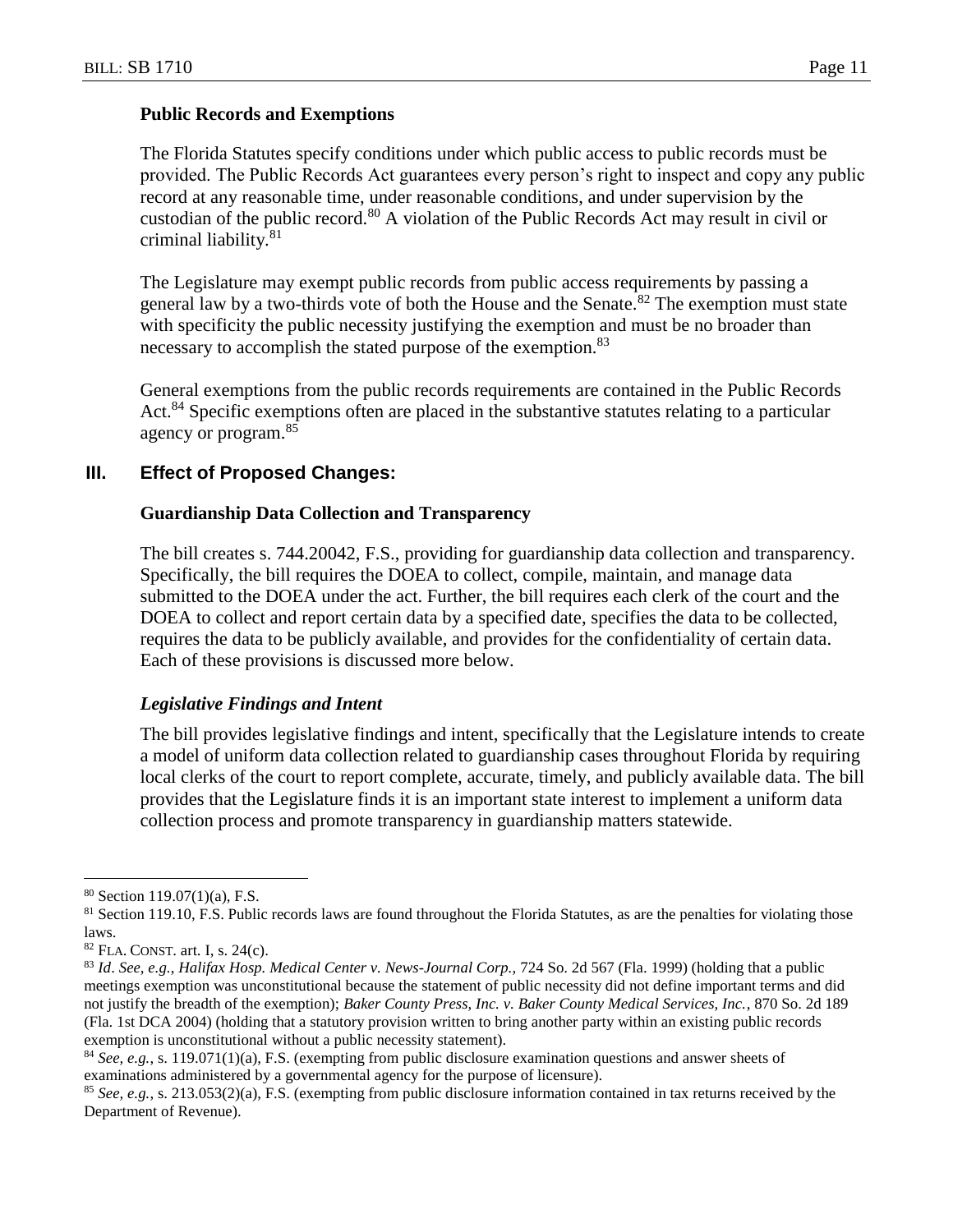## *Clerks of Court Data*

Beginning July 1, 2022, the bill requires clerks of court to collect, compile, maintain, and manage data on guardianship cases open on or after that date. Clerks must submit the data to the DOEA each month for every guardianship case in a circuit court.

For each guardianship case that is active in a county, or was active in a county prior to being closed, the bill requires clerks of the court for each county throughout Florida to gather and submit all of the following data points:

- Type of guardianship case, including whether it is a guardianship over:
	- $\circ$  A minor with a developmental disability.<sup>86</sup>
	- o An adult with a developmental disability.
	- o A minor which is unrelated to a developmental disability.
	- o An elderly person who has been deemed incapacitated by a court.
	- $\circ$  A veteran pursuant to part VIII<sup>87</sup> of ch. 744, F.S.
- The current case status, including whether the case is open or pending or has been disposed of or closed.
- Information related to the participants of the guardianship case, including:
	- o For the ward:
		- Identifying information, including date of birth, race, ethnicity, and gender.
		- Zip code of the last known mailing address.
		- Marital status.
		- Residential status, including whether he or she resides in:
			- o A home owned by the ward.
			- o A home of a family member or friend, which is defined in the bill to include a spouse, former spouse, non-cohabitating partner, person related by blood or marriage, person who is presently residing with the ward as if a family or who resided together in the past as if a family, and person who has a child in common with the ward regardless of whether they have been married or have resided together at any time.
			- o A community residential home licensed under ch. 419, F.S.
			- o An assisted living facility licensed under ch. 429, F.S.
			- o A nursing home or related health care facility licensed under ch. 400, F.S.
			- o A correctional facility or institution governed by ch. 944, F.S.
			- o A juvenile detention or residential commitment facility governed by ch. 985, F.S.
		- Whether the ward has been found to be indigent under s.  $27.52$ , F.S.,  $88$  including specifically if such determination was made at the time the petition was alleged or at any time during the proceedings.
		- The date of the ward's death, if applicable.
	- o For the guardian:

<sup>86</sup> "Developmental disability" means a disorder or syndrome that is attributable to intellectual disability, cerebral palsy, autism, spina bifida, Down syndrome, Phelan-McDermid syndrome, or Prader-Willi syndrome; that manifests before the age of 18; and that constitutes a substantial handicap that can reasonably be expected to continue indefinitely. Section 393.063(12), F.S.

<sup>&</sup>lt;sup>87</sup> Part VIII of ch. 744, F.S., applies to veterans and others receiving benefits from the U.S. Department of Veteran Affairs.

<sup>88</sup> Section 27.52, F.S. provides criteria for indigency status used to determine a person's eligibility for appointment of a public defender.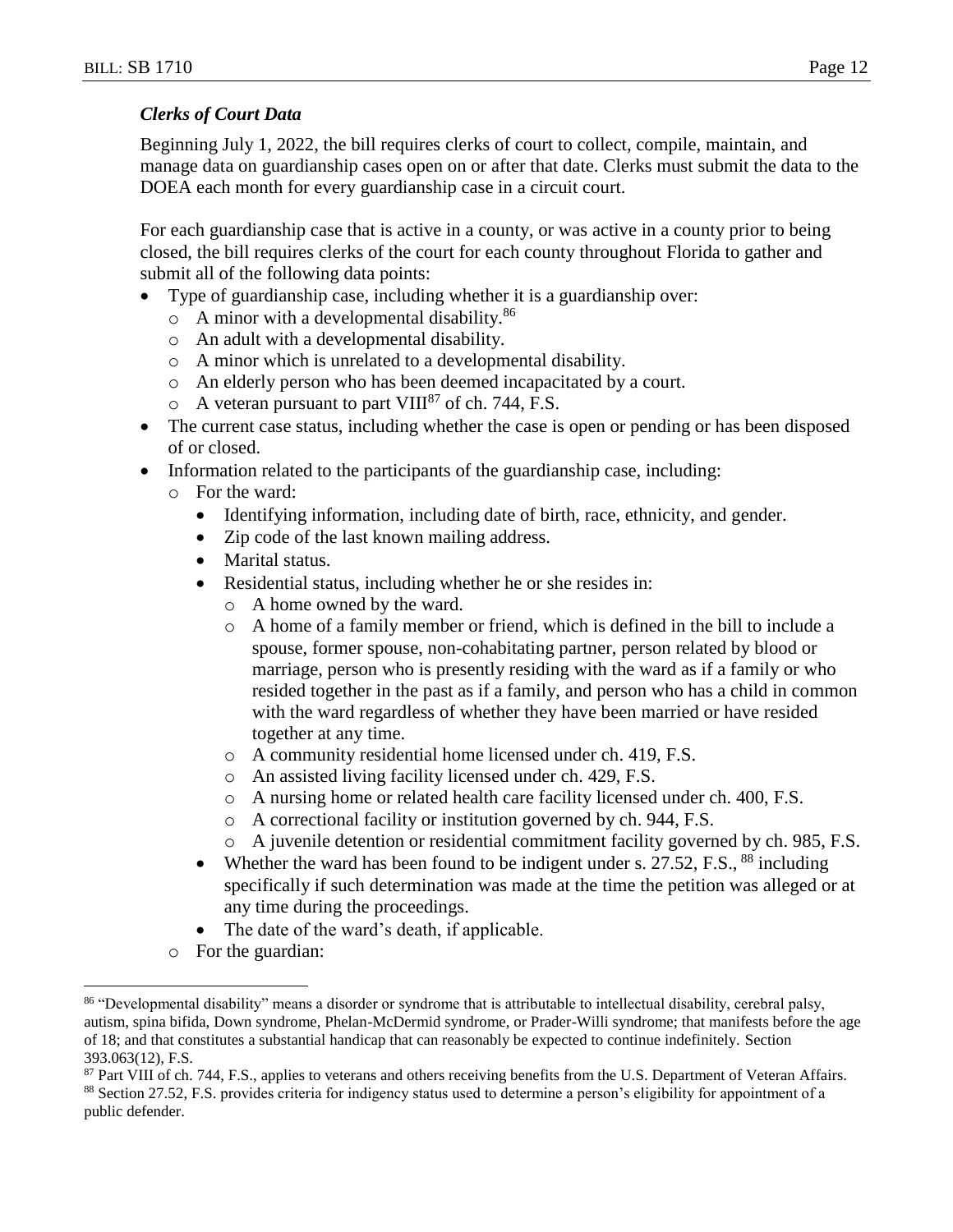- The name of the guardian.
- The zip code of the last mailing address of the guardian.
- The relationship status of the guardian to the ward, including whether he or she is:
	- o A nonprofessional.
	- o A state registered professional guardian.
	- o A public guardian.
	- o An attorney.
- Whether the guardian is the representative payee for the ward.
- The type of guardian serving the guardianship case, including whether he or she is:
	- o A guardian advocate.
	- o A voluntary guardian.
	- o An emergency temporary guardian.
- The number of cases in the county in which the guardian currently represents a ward.
- The number of cases from which the guardian has been removed for cause in a judicial circuit, if applicable.
- Whether the guardianship is over the person but not the property.
- Information related to the attorneys representing any participant of the case, including:
	- o Name of attorney and his or her bar number.
	- o Whether the attorney has withdrawn from representation of the specified participant.
- Information related to court dates and motions, including:
	- o The date of any court appearance and the type of proceedings scheduled for each date reported.
	- o Each scheduled trial date, if applicable.
	- o Dismissal date and each hearing date, if applicable.
	- $\circ$  The type of the initial pleading and date such pleading was filed, including a petition:
		- Alleging an incapacitated person.
		- For emergency temporary guardianship.
		- To appoint a successor guardian.
		- For limited guardianship.
		- Not otherwise specified above.
	- o The party filing the initial pleading, including whether the petitioner is:
		- A family member or friend.
		- A professional guardian.
		- A public guardian.
		- An attorney.
		- The Department of Children and Families.
		- A hospital licensed under ch. 395, F.S.
		- Any other person not specified in this sub-subparagraph.
	- o The reason stated in the pleading to support the petition for guardianship, including:
		- Medical condition.
		- Financial exploitation. $89$
		- Other exploitation. $90$
		- Disability.

<sup>89</sup> *See* s. 415.102(8)(a)-(b), F.S.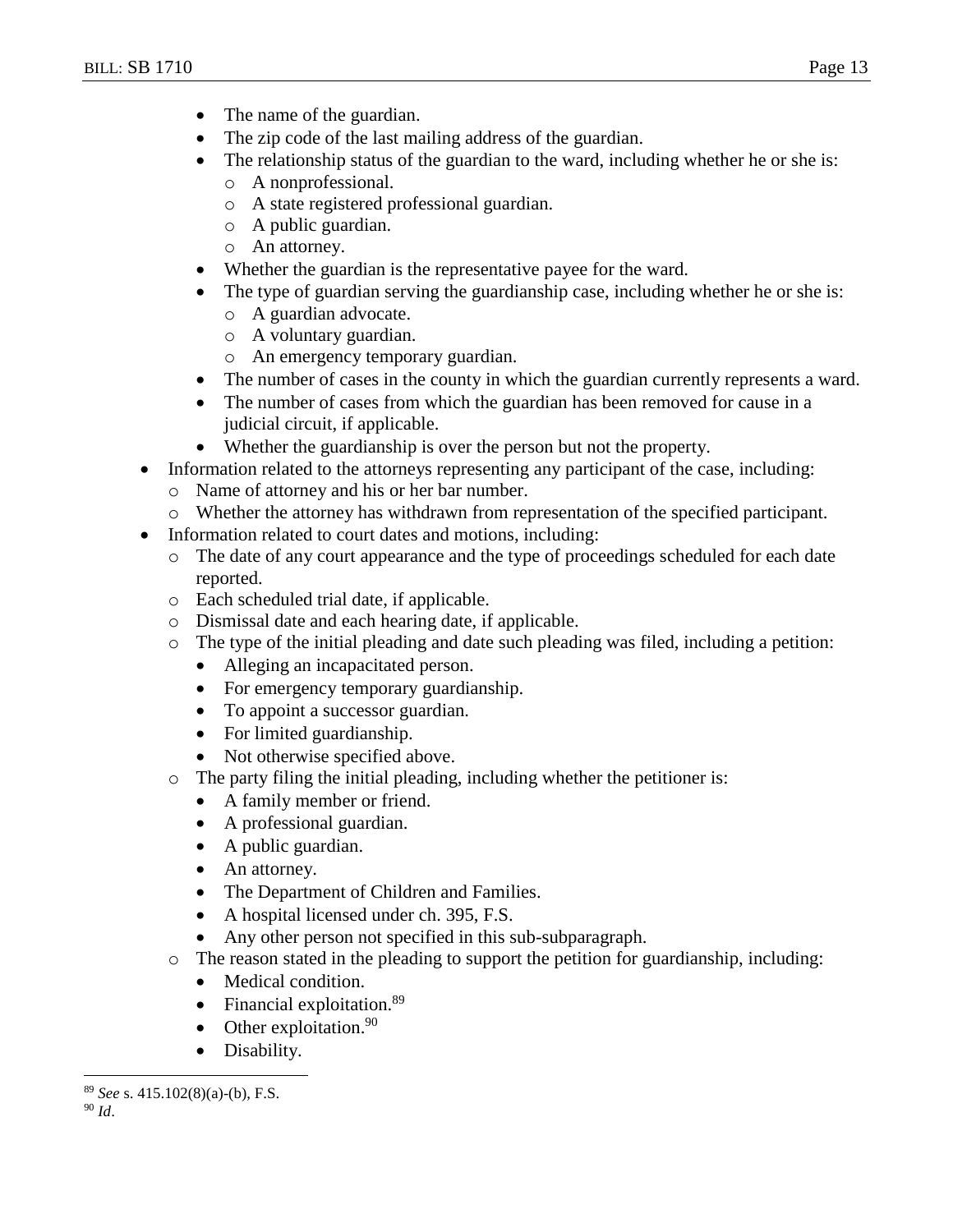- $\bullet$  Abuse.<sup>91</sup>
- Neglect or abandonment. $92$
- Substance abuse.  $93$
- Any other reason not specified above.
- o Information related to the hearing and order of incapacity, including:
	- The date of the hearing.
	- The date of the order appointing a guardian, if applicable.
	- Whether the order is for limited or plenary guardianship.
- o Information related to court monitoring, including:
	- Whether trust assets exist.
	- Whether the guardian appointed has completed his or her initial and continuing education requirements.
	- Whether a credit history investigation pursuant to s. 744.3135, F.S., has been completed or waived, if applicable.
	- Whether a level 2 background screening pursuant to s. 744.3135, F.S., has been completed or waived, if applicable.
- o Information related to the reason for closure or disposition of the case, including:
	- Restoration of rights of the ward.
	- The ward reaching the age of majority.
	- The death of the ward.
	- Transfer of the case to another jurisdiction.
	- Expiration of the emergency temporary guardianship order.
	- Dismissal of the case, including:
		- o A less restrictive alternative implemented; or
		- o Other reason.
- Information related to the examining committee assigned to the underlying incapacity hearing for each case, including:
	- o The name of each expert witness serving on the examining committee.
	- o The number of guardianship cases each expert witness on the examining committee has worked on in the past 10 years.
	- o The number of guardianship cases in which each expert witness on the examining committee has recommended the appointment of a guardian.

## *Department of Elder Affairs Data*

For all registered professional guardians, and for any guardian identified in reports submitted by a clerk of court, the bill directs the DOEA to collect all of the following data points:

- Legal name and registration number of the guardian.
- Eligibility status to serve as a professional guardian.
- Mailing and e-mail address of the guardian.
- Counties where the guardian is appointed to open guardianship cases.
- Year in which the guardian was first registered.

 $\overline{a}$ <sup>91</sup> *See* s. 415.102(1), F.S.

<sup>92</sup> *See* s. 415.102(16), F.S.

<sup>93</sup> *See* s. 397.311(47), F.S.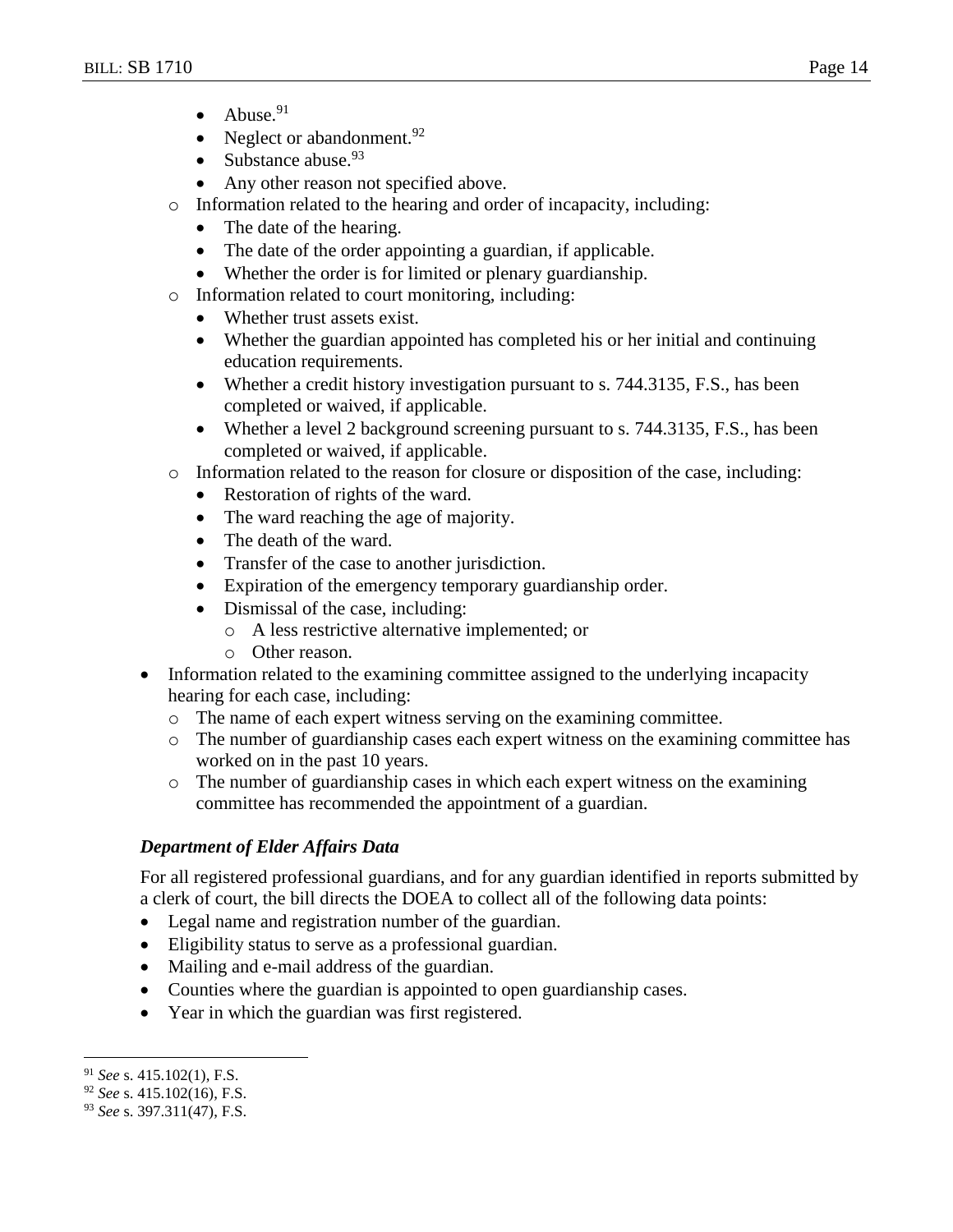- Agency or firm where the guardian is employed, if applicable.
- Statewide investigation alliance-substantiated allegations, if applicable.
- Ten-year disciplinary history, if applicable.
- Number of cases where the guardian has been removed from the case for cause, if applicable.
- Number of cases in each judicial circuit where the guardian has been removed from a case for cause, if applicable.

## *Data Publishing*

The bill directs the DOEA to publish all datasets in its possession in a modern, open, electronic format which is machine-readable and publicly available on the agency's website. The DOEA must subsequently publish all data in its possession in the same format, including data received from clerks of court, beginning March 1, 2023, and monthly thereafter. The bill prohibits the DOEA from publishing, at any time, any data exempt from the public records disclosure requirements of s. 119.071, F.S.

The data published on the DOEA website must be searchable, at a minimum, by:

- Data elements;
- County; and
- Circuit.

## *Confidentiality Requirements*

The bill provides that any information which, pursuant to s. 119.071, F.S., is exempt from public records disclosure requirements when held by a reporting agency retains that exempt status after being submitted to the DOEA. The DOEA is only permitted to disclose exempt information collected if the agency submitting the information grants written permission to do so. This will allow the DOEA to publish data collected on its website without including information that is otherwise exempt from statutory disclosure requirements.

## **Guardianship Dashboard**

The bill creates s. 744.20043, F.S., requiring the DOEA to create and maintain a publicly available dashboard containing the data collected under the bill. The data must be searchable by:

- Individual data points; and
- Percentage of data reported for each data point.

The dashboard is intended to promote transparency and accountability while protecting a ward's right to privacy.

## **Conforming Provisions**

The bill amends s. 744.2001, F.S., authorizing the DOEA to utilize financial audits prepared by the clerk of the court as part of a statutorily required monitoring tool for professional guardians, if:

- The tool is primarily used by the clerk of the court for auditing and reviewing purposes; and
- The DOEA collects the data derived by the tool for use as part of the agency's data collection requirements of the bill.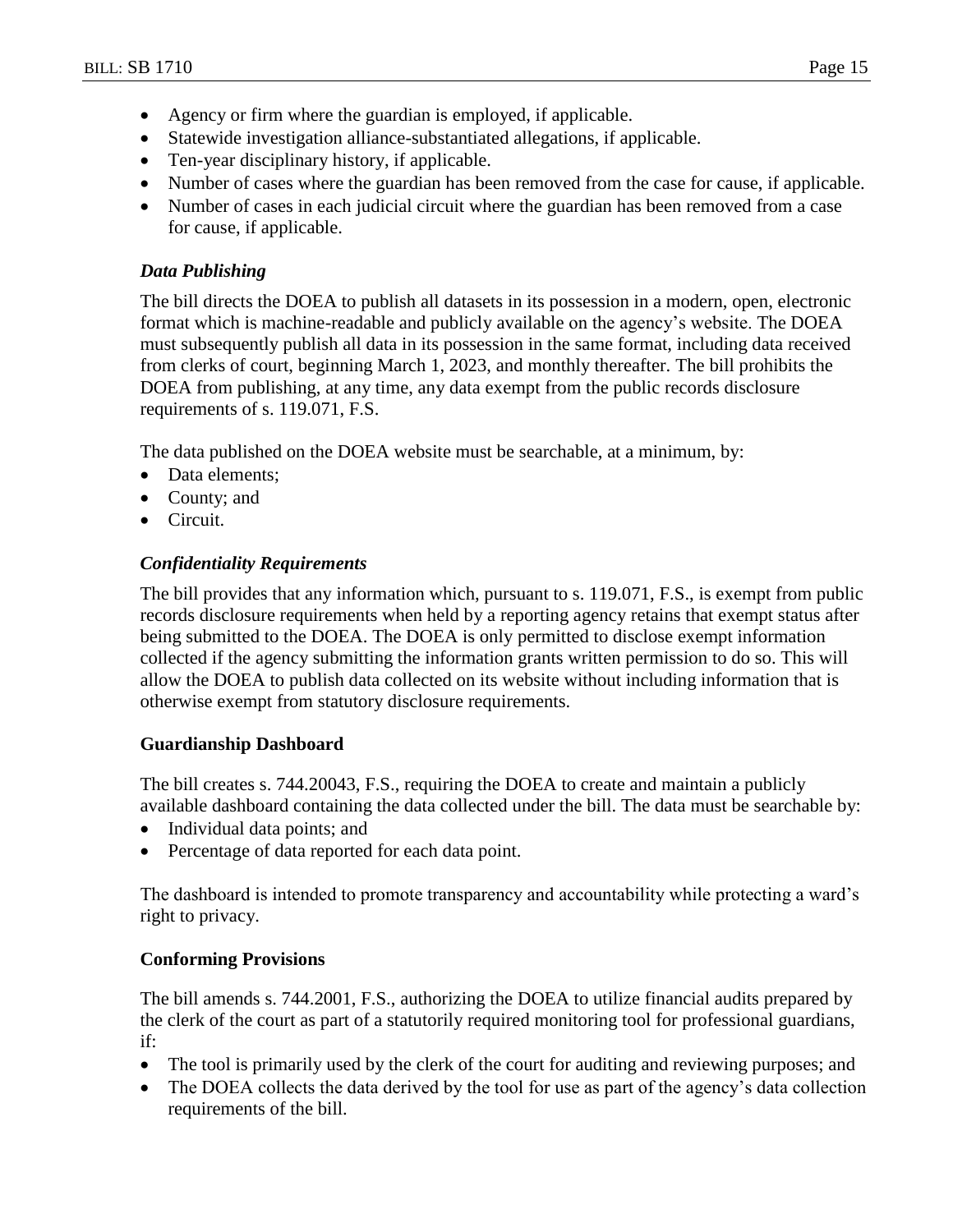The bill amends ss. 744.362, 744.363, 744.365, and 744.367, F.S., requiring guardians to submit information to the clerk of court in conjunction with the following items for each guardianship case:

- Initial guardianship report;
- Initial guardianship plan;
- Verified inventory; and
- Annual guardianship report.

The information must be submitted in an electronic format developed and approved by the DOEA.

The bill also requires the DOEA to develop a tool to collect data utilizing the clerks of court in conjunction with a guardian's duties to submit each of the four items listed above and with the clerk of court's duty to review each item.

The bill is effective July 1, 2022.

## **IV. Constitutional Issues:**

A. Municipality/County Mandates Restrictions:

The bill requires clerks of court to gather and submit data to the OPPG, which will likely result in an unknown cost to counties throughout the state as a result of increased workload. To the extent that the bill results in increased workload, the bill may conflict with the provisions of Article VII, Section 18 of the Florida Constitution by requiring counties to expend funds.

B. Public Records/Open Meetings Issues:

None.

C. Trust Funds Restrictions:

None.

D. State Tax or Fee Increases:

None.

E. Other Constitutional Issues:

None identified.